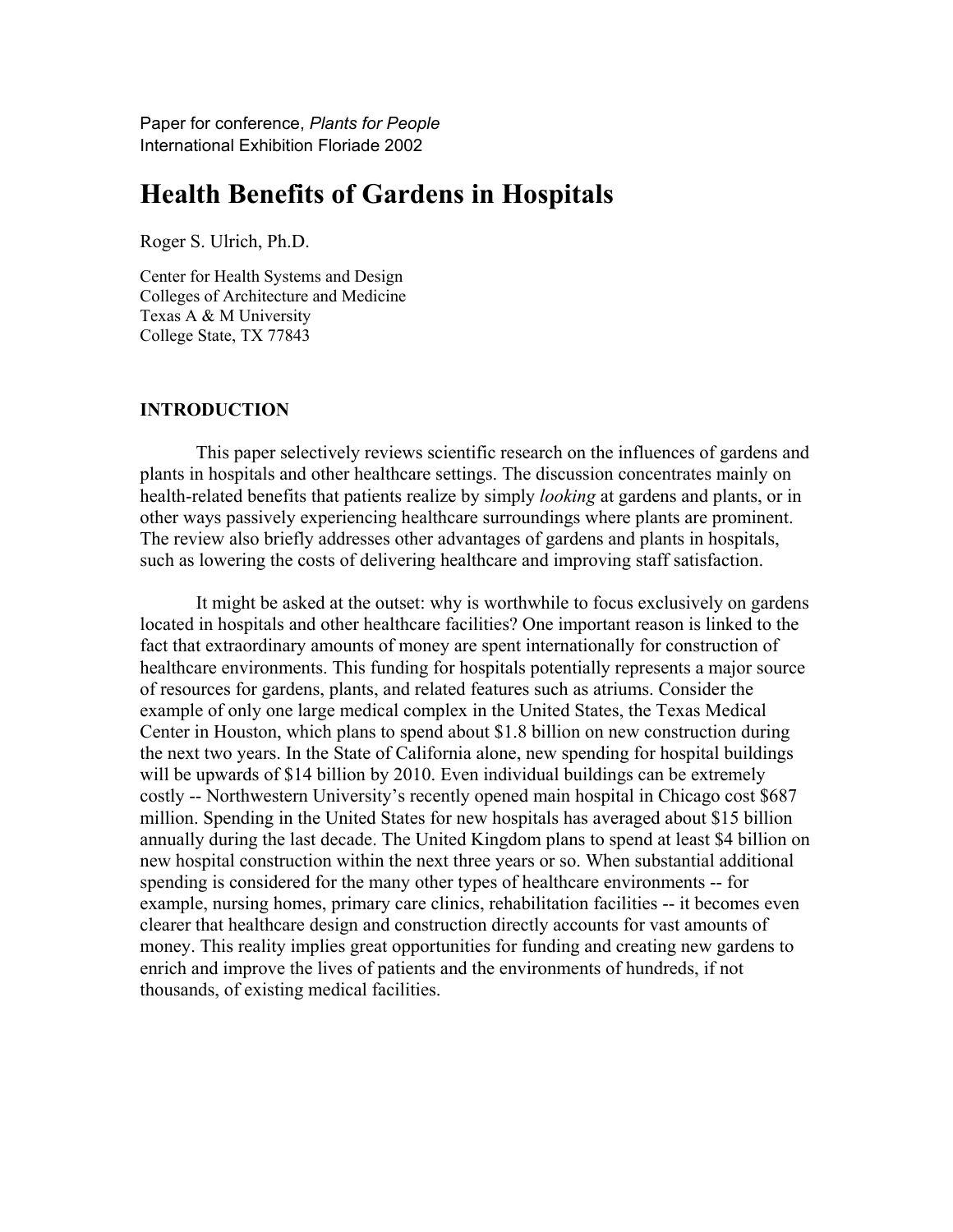# **Background: Gardens and Hospital Design**

The belief that plants and gardens are beneficial for patients in healthcare environments is more than one thousand years old, and appears prominently in Asian and Western cultures (Ulrich and Parsons, 1992). During the Middle Ages in Europe, for example, monasteries created elaborate gardens to bring pleasant, soothing distraction to the ill (Gierlach-Spriggs et al., 1998). European and American hospitals in the 1800s commonly contained gardens and plants as prominent features (Nightingale, 1860).

Gardens became less prevalent in hospitals during the early decades of the 1900s, however, as major advances in medical science caused hospital administrators and architects to concentrate on creating healthcare buildings that would reduce infection risk and serve as functionally efficient settings for new medical technology. The strong emphasis on infection reduction, together with the priority given to functional efficiency, shaped the design of hundreds of major hospitals internationally -- that are now considered starkly institutional, unacceptably stressful, and unsuited to the emotional needs of patients, their families, and even healthcare staff (Ulrich, 1991; Horsburgh, 1995). Despite the intense stress often caused by illness, pain, and traumatic hospital experiences, little attention was given to creating environments that would calm patients or otherwise address emotional needs (Ulrich, 2001).

A growing awareness has developed in recent years in the healthcare community of the need to create functionally efficient and hygienic environments that also have pleasant, stress reducing characteristics. An important impetus for this awareness has been the major progress achieved in mind-body medical science. A substantial body of research has now demonstrated that stress and psychosocial factors can significantly affect patient health outcomes. This knowledge strongly implies that the psychological or emotional needs of patients be given high priority along with traditional concerns, including infection risk exposure and functional efficiency, in governing the design of hospitals (Ulrich, 2001). It also follows that conditions or experiences shown by medical researchers to be stress reducing and healthful, such as pleasant soothing distractions and social support, must become important considerations in creating new healthcare facilities. The fact that there is limited but growing scientific evidence that viewing gardens can measurably reduce patient stress and improve health outcomes has been a key factor in the major resurgence in interest internationally in providing gardens in hospitals and other healthcare facilities.

### **Importance of Health Outcomes Evidence**

Healthcare administrators everywhere are under strong pressures to control or reduce costs yet increase care quality. Faced with imperative demands such as paying for costly new medical technology, administrators may often consider gardens as desirable but nonessential. Convincing the medical community to assign priority and resources usually requires providing credible evidence that gardens or plants produce benefits yet are cost-effective compared to alternatives, including not providing gardens/plants.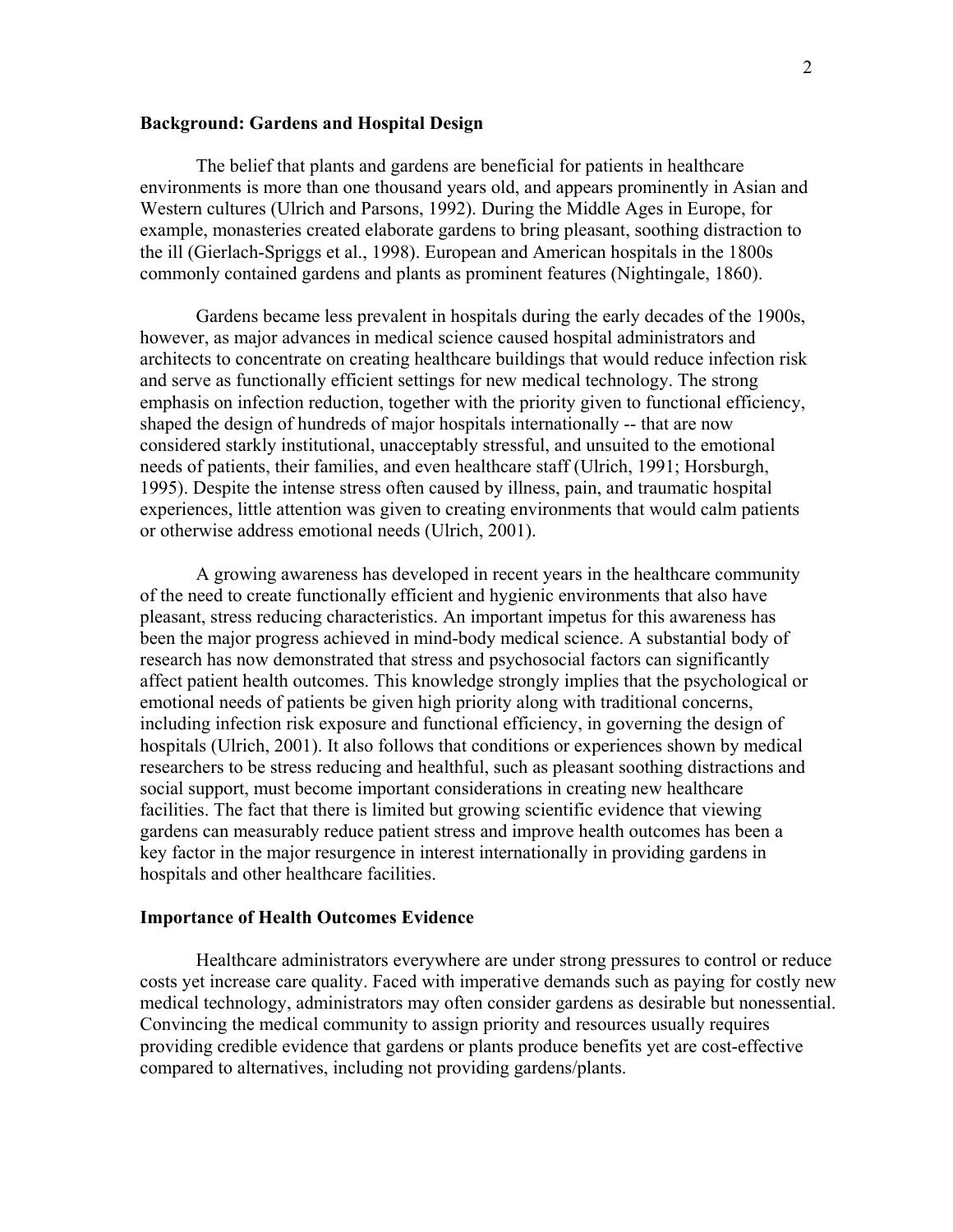It should be emphasized here that most healthcare administrators and especially physicians consider evidence from *health outcomes* research to provide the most sound and persuasive basis for assessing whether a particular medical treatment or service (here providing a garden or plants) is medically beneficial and financially sensible. (Ulrich, 1999, 2002).

Health outcomes are numerous and varied, but most refer to measures of a patient's medical condition or to indicators of healthcare quality. These measures include (1) observable clinical signs or medical measures, (2) subjective measures such as reported satisfaction, and (2) economic measures (Ulrich, 2002).

- Clinical indicators that are observable signs and symptoms relating to patients' conditions. (Examples: length of stay, blood pressure, intake of pain drugs)
- Patient/staff reported outcomes. (Examples: patient reports of satisfaction with healthcare services, staff reported satisfaction with working conditions)
- Economic outcomes. (Examples: cost of patient care, recruitment or hiring costs due to staff turnover)

Clinical and economic outcomes data traditionally have carried the greatest weight in decisions, but in recent years evidence regarding effects of treatments or services on patient *satisfaction* has gained much importance as healthcare providers in the United States and Europe have faced mounting pressures to become more patient or consumer oriented.

# **STRESS REDUCING EFFECTS OF VIEWING PLANTS AND NATURE**

Several studies of nonpatient groups (such as university students) as well as patients have consistently shown that simply looking at environments dominated by greenery, flowers, or water -- as compared to built scenes lacking nature (rooms, buildings, towns) -- is significantly more effective in promoting recovery or restoration from stress. (See Ulrich, 1999, for a survey of studies.) A limited amount of research suggests that viewing settings with plants or other nature for a few minutes can promote measurable restoration even in hospital patients who are acutely stressed.

There is considerable evidence that restorative effects of nature scenes are manifested within only three to five minutes as a combination of psychological/emotional and physiological changes. Concerning the first, psychological/emotional, many views of vegetation or garden-like features elevate levels of positive feelings (pleasantness, calm), and reduce negatively toned emotions such as fear, anger, and sadness. Certain nature scenes effectively sustain interest and attention, and accordingly can serve as pleasant distractions that may diminish stressful thoughts. Regarding physiological manifestations of stress recovery, laboratory and clinical investigations have found that viewing nature settings can produce significant restoration within less than five minutes as indicated by positive changes, for instance, in blood pressure, heart activity, muscle tension, and brain electrical activity (Ulrich, 1981; Ulrich et al., 1991).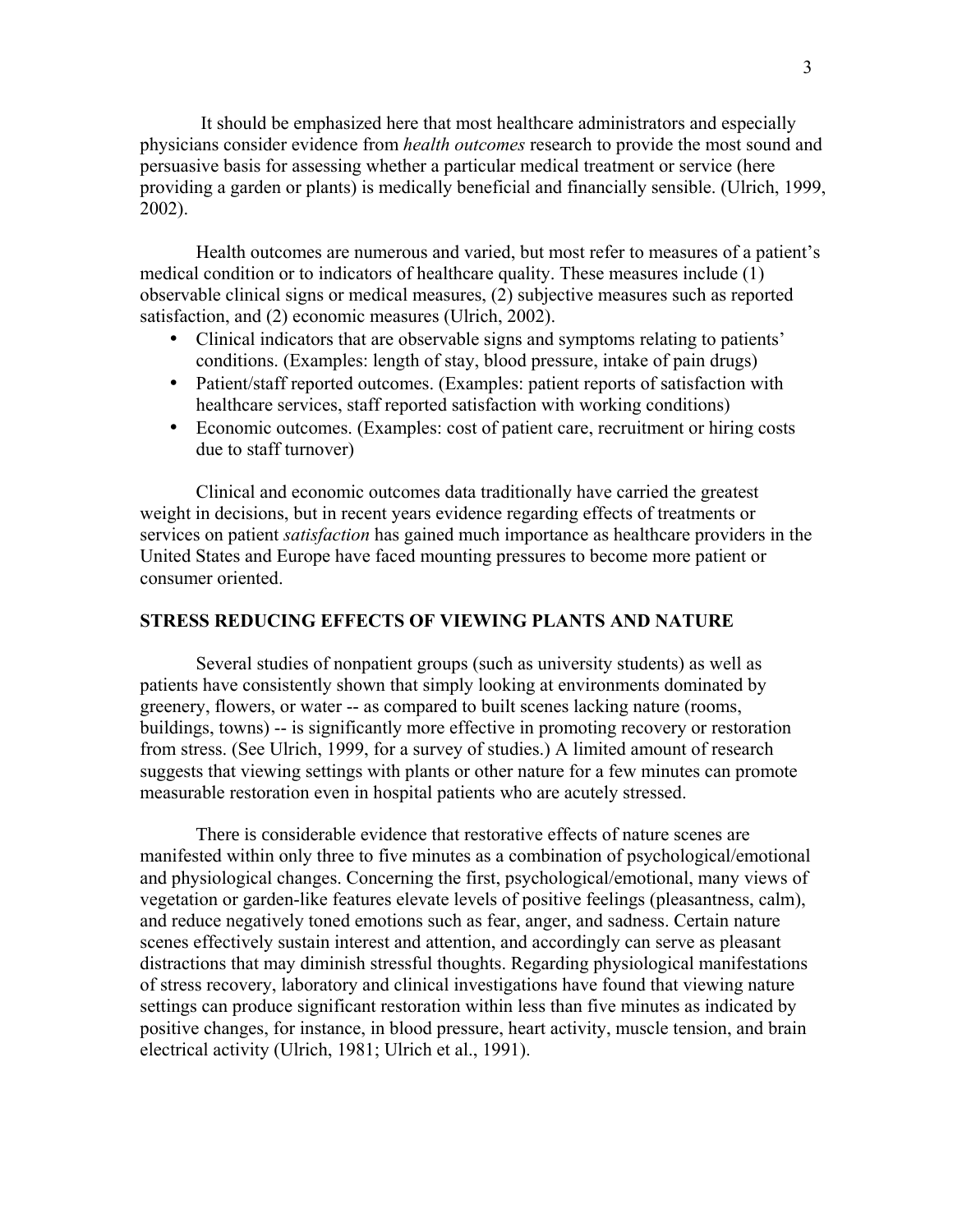One controlled experiment, for example, measured a battery of physiological responses in 120 stressed persons (non-patients) who were randomly assigned to a recovery period consisting of one of six different videotapes of either nature settings (vegetation or vegetation with water) or built settings lacking nature (Ulrich et al., 1991). Findings from four continuously recorded physiological measures (blood pressure, heart rate, skin conductance, muscle tension) were consistent in indicating that recuperation from stress was faster and much more complete when individuals were exposed to the nature settings rather than any of the built environments. The quickness of nature-induced restoration was manifested as significant changes in all physiological measures within about three minutes. The pattern of physiological data further supported the interpretation that nature, compared to the built settings, more effectively lowered activity in the sympathetic nervous system. (Heightened sympathetic nervous system activity involves energy consuming mobilization or arousal and is central in stress responding.) Moreover, data from self-reports of feelings indicated that the nature environments likewise produced substantially more recuperation in the psychological component of stress. Persons exposed to the settings with plants and other nature, in contrast to the built environments, had lower levels of fear and anger, and reported far higher levels of positive feelings (Ulrich et al., 1991).

Hartig (1991) also used both physiological and psychological measures to study restoration in non-patient subjects who were stressed because they either had driven an automobile through urban traffic or completed a series of difficult tests. His findings were broadly similar to those described above -- more specifically, blood pressure data and emotional self-reports converged to indicate that recovery was appreciably greater if persons looked at a nature setting dominated by vegetation rather than a built environment without nature (Hartig, 1991).

Nakamura and Fujii have carried out two studies in Japan (1990, 1992) that measured brain wave activity as unstressed persons (non-patients) looked either at plants or human-made objects. In an intriguing first experiment, the researchers analyzed alpha rhythm activity as subjects viewed: two types of potted plants, each with and without flowers (*Pelargonium* and *Begonia*); the same pots without plants; or a cylinder similar to the pots (Nakamura and Fujii, 1990). Results suggested that persons were most wakefully relaxed when they observed plants with flowers, and least relaxed when they looked at pots without plants. In the second study they recorded the electroencephalogram (EEG) while persons were seated in a real outdoor setting and viewed a hedge of greenery, a concrete fence with dimensions similar to the hedge, or a mixed condition consisting of part greenery and part concrete (Nakamura and Fujii, 1992). The EEG data supported the conclusion that the greenery elicited relaxation whereas the concrete had stressful influences.

## **Benefits of Nature and Gardens in Healthcare Settings**

The research examples described above, all based on non-patient groups, indicate that visual exposure to plants and other nature lasting only a few minutes can foster considerable restoration or recovery from stress.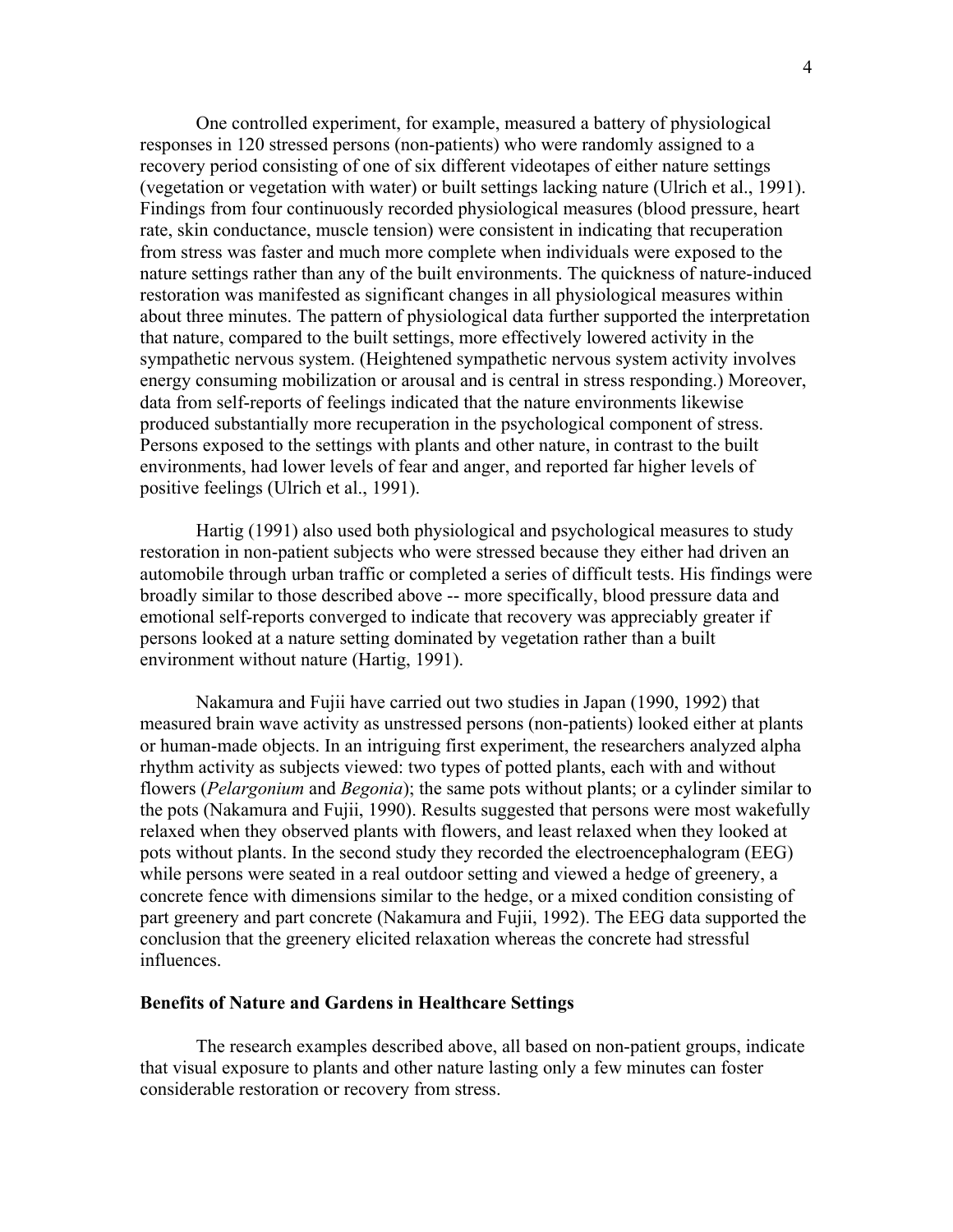It is important to emphasize that broadly parallel findings have been obtained when stressed patients in healthcare settings have been visually exposed to nature. A study by Heerwagen and Orians, for instance, found that anxious patients in a dental fears clinic were less stressed on days when a large nature mural was hung on a wall of the waiting room in contrast to days when the wall was blank (Heerwagen, 1990). The restorative benefits of the nature scene were evident both in heart rate data and selfreports of emotional states.

In the case of hospitals and other healthcare facilities, there is mounting evidence that gardens function are especially effective and beneficial settings with respect to fostering restoration for stressed patients, family members, and staff (Ulrich, 1999). Cooper-Marcus and Barnes (1995) used a combination of behavioral observation and interview methods to evaluate four hospital gardens in California. They found that restoration from stress, including improved mood, was by far the most important category of benefits derived by nearly all users of the gardens -- patients, family, and employees. Likewise, a recent study of a garden in a children's hospital identified mood improvement and restoration from stress as primary benefits for users (Whitehouse et al., 2001). This conclusion was supported by convergent results from behavioral observations, interviews, and surveys. The fact that stress is a pervasive, welldocumented, and very important health-related problem in hospitals implies major significance for the finding that restoration is the key benefit motivating persons to use gardens in healthcare facilities (Ulrich, 1999).

Well-designed hospital gardens not only provide calming and pleasant nature views, but can also reduce stress and improve clinical outcomes through other mechanisms, for instance, fostering access to social support and privacy, and providing opportunities for escape from stressful clinical settings (Ulrich, 1999; Cooper-Marcus and Barnes, 1995). Concerning the last of these, escape, Cooper-Marcus and Barnes (1995) concluded that many healthcare employees used gardens as an effective means for achieving a restorative pleasant escape from work stress and aversive conditions in the hospital. They also included in their report statements by several patients which suggested that the gardens fostered restoration in part by providing positive escape (and sense of control) with respect to stress. For example, a patient interviewed in a hospital garden commented: "It's a good escape from what they put me through. I come out here between appointments. . I feel much calmer, less stressed" (Cooper-Marcus and Barnes, 1995, p. 27).

In addition to ameliorating stress and improving mood, gardens and nature in hospitals can significantly heighten *satisfaction* with the healthcare provider and the overall quality of care. Evidence from studies of a number of different hospitals and diverse categories of patients (adults, children, and elderly patients; ambulatory or outpatient settings, inpatient acute care wards) strongly suggests that the presence of nature -- indoor and outdoor gardens, plants, window views of nature -- increases both patient and family satisfaction (Cooper-Marcus and Barnes, 1995; Whitehouse et al., 2001; Picker Institute and Center for Health Design, 1999).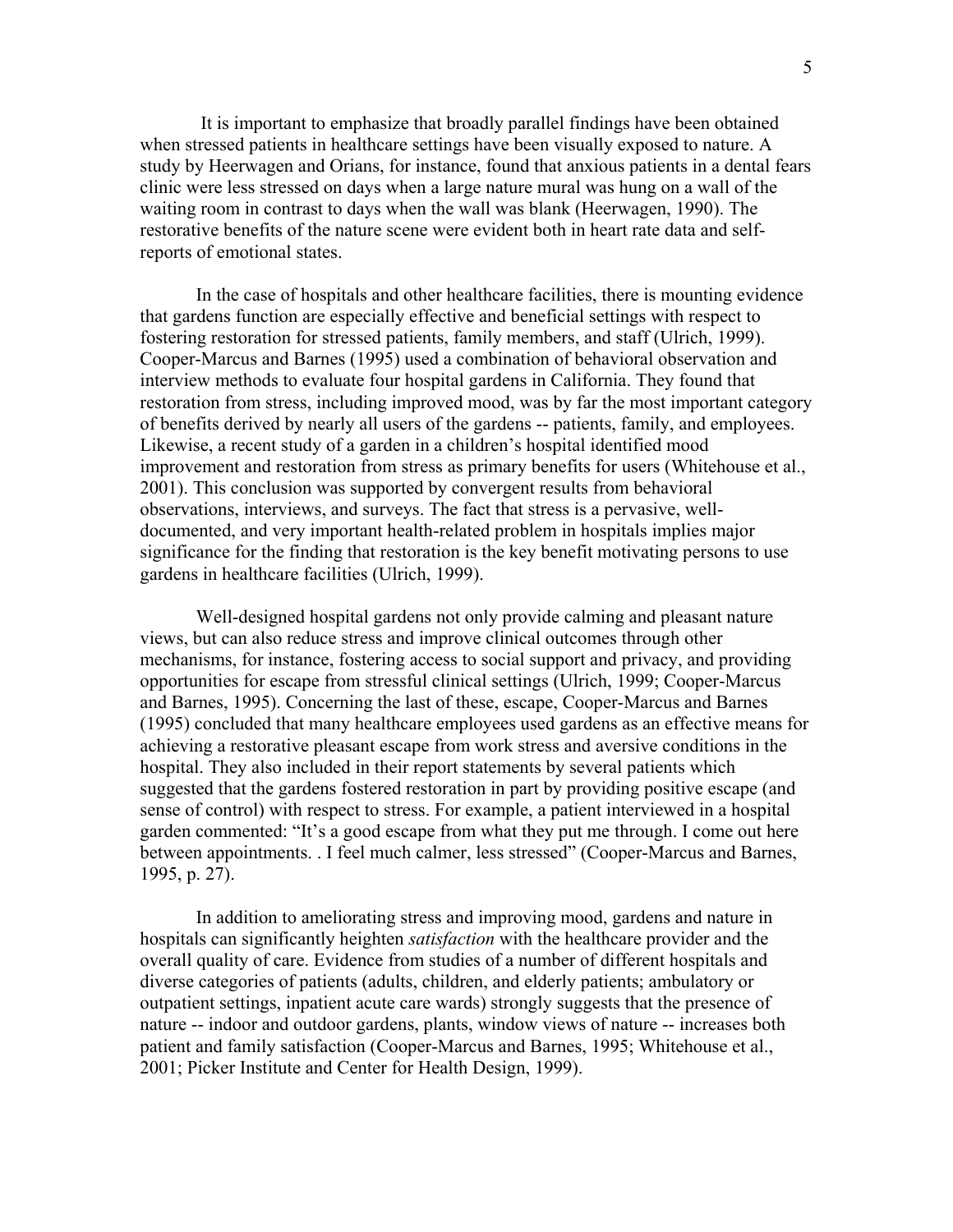The capacity for gardens and plants to heighten satisfaction, as well as reduce stress, is attracting considerable attention from hospital administrators who, as noted earlier, are facing strong pressures to become more patient/consumer oriented and improve the consumer's healthcare experience. A nationally prominent hospital administrator in the United States recently evaluated the role of gardens in the highly competitive marketplace of managed care, and endorsed their effectiveness for increasing care quality and patient/consumer satisfaction (Sadler, 2001). Further, the administrator advocated creating gardens as an effective means for helping hospitals and providers to achieve more positive market identities and thereby improve economic or financial outcomes (Sadler, 2001).

# **Benefits of Healthcare Gardens for Staff**

Healthcare staffing problems are a critical issue in most European countries and North America. It has been known for decades that healthcare occupations such as nursing are stressful because they often involve overload from work demands, lack of control or authority over decisions, and stress from rotating shifts (Ulrich, 1991). Workloads and pressures have mounted further, however, as healthcare providers everywhere have been forced to control or cut costs (Ulrich, 2002). These conditions have in many locations lowered lower job satisfaction, increased absenteeism and turnover, contributed to shortages of qualified personnel, increased providers' operating costs, and eroded the quality of care that patients receive (Ulrich, 2002).

These serious staff related problems imply major importance for the aforementioned finding that healthcare staff heavily use gardens for positive escape from workplace pressures and to recuperate from stress. Additionally, it should be emphasized that evidence has begun to appear showing that hospital gardens increase staff satisfaction with the workplace, and may help hospital administrators in hiring and retaining qualified personnel (Whitehouse et al., 2001; Sadler, 2001; Cooper-Marcus and Barnes, 1995, 1999).

#### **Effects of Nature on Clinical Outcomes**

Findings from a few studies focusing on hospitals and other healthcare facilities suggest that views of nature can have important benefits in terms of improving patient clinical outcomes. At Uppsala University Hospital in Sweden, Outi Lundén, John Eltinge, and I (1993) investigated whether exposing heart surgery patients to simulated nature views would improve recovery outcomes. We assigned each 160 patients in intensive care to one of six visual stimulation conditions: two nature pictures (either a view of trees and water, or an enclosed forest scene); two abstract pictures; and two control conditions (either a white panel, or no picture or panel). Results suggested that patients who viewed the trees/water scene were significantly less anxious during the postoperative period than patients assigned to the other pictures and control conditions. Moreover, patients exposed to the trees/water view suffered less severe pain, as evidenced by the fact they shifted faster than other groups from strong narcotic pain drugs to moderate strength analgesics.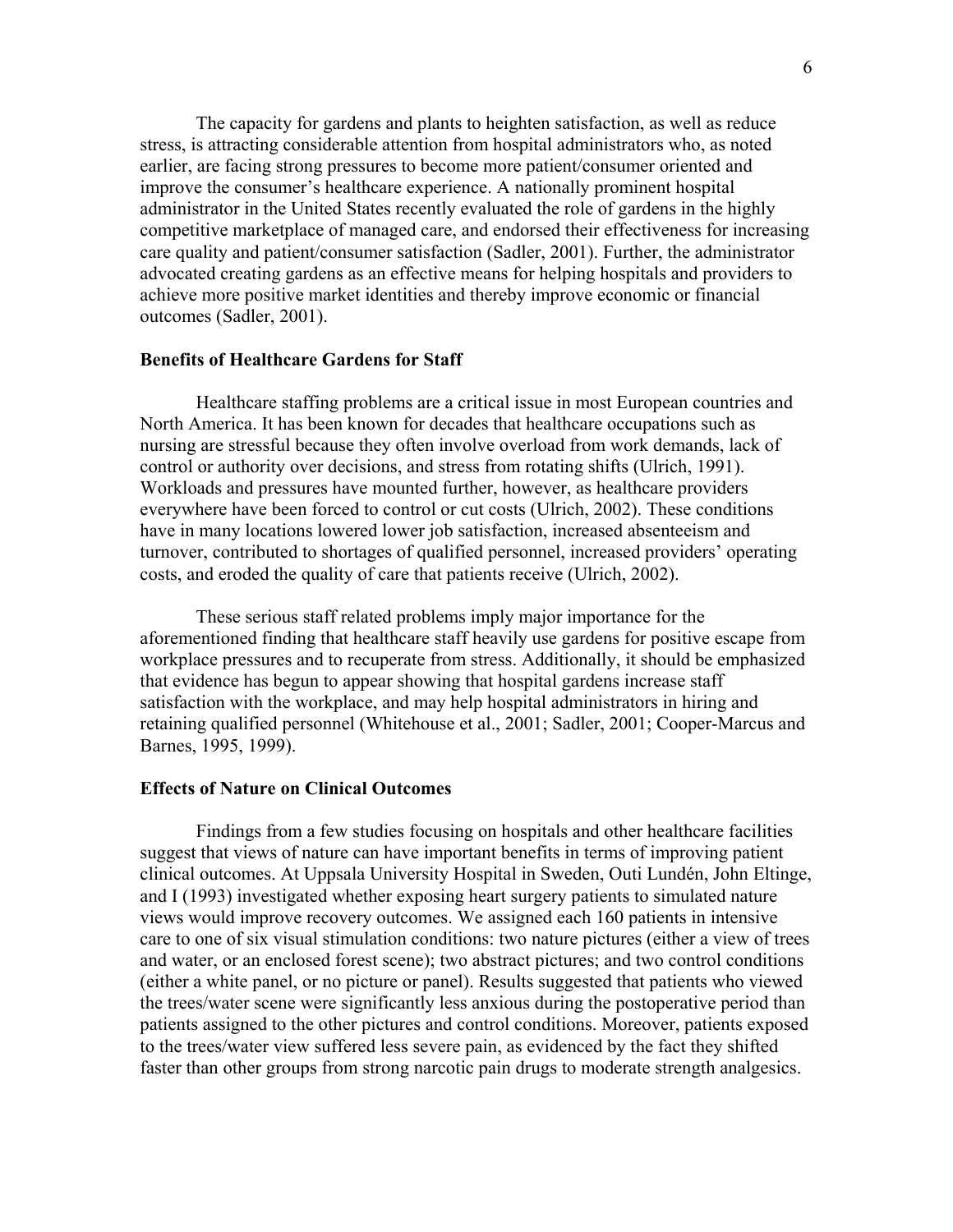By contrast, a rather surprising finding was that an abstract picture dominated by rectilinear forms produced higher patient anxiety than control conditions of no picture at all.

Another medical outcomes study compared the recovery records of gall bladder surgery patients who had a bedside window view of either trees or a brick building wall with no nature (Ulrich, 1984). To keep other factors constant that could affect outcomes, the methods ensured that the tree and wall view groups were equivalent, for example, in age, weight, tobacco use, and general medical history. The outcomes data showed that those with the nature view, compared to those who looked out at the wall, had shorter hospital stays and suffered fewer minor post-surgical complications (such as persistent headache or nausea) (Ulrich, 1984). Further, patients with the view of trees more frequently received positive written comments from staff about their conditions in their medical records ("patient is in good spirits"). Those in the wall view group, however, had far more negative evaluative comments ("patient is upset," "needs much encouragement"). Another major difference was that persons with the view of trees, compared to the wall view patients, needed far fewer doses of strong narcotic pain drugs.

The above findings not only indicated that views of nature in hospitals could enhance clinical or medical outcomes; as well, the results suggested that nature could improve economic outcomes by reducing the costs of care. The findings clearly implied that by providing nature it would be possible to achieve cost savings, for instance, because length of hospital stays might be shortened, and some patients would have reduced need for costly injections of strong pain drugs.

# **QUALITIES OF EFFECTIVE RESTORATIVE GARDENS**

Few studies have examined rigorously how different design approaches and specific environmental characteristics affect hospital garden performance with respect to fostering restoration from stress or improving medical outcomes. No well controlled experiment has investigated, for instance, whether designing flowers beds with curvilinear in contrast to rectilinear forms or edges influences a garden's effectiveness in producing stress recovery. Nonetheless, the studies described in earlier sections have yielded a few broad conclusions and general guidelines regarding design directions for creating successful healthcare gardens.

The limited evidence to date suggests that gardens will likely calm or ameliorate stress effectively if they contain verdant foliage, flowers, water (not tumultuous), congruent or harmonious nature sounds (birds, breezes, water), and visible wildlife (birds) (Ulrich, 1999, pp. 74-75). Additionally, nature settings with savanna-like or parklike qualities (grassy spaces with scattered trees) are known to foster restoration. In their study of users of four hospital gardens, Cooper-Marcus and Barnes (1995, p. 55) found that the most frequently mentioned positive garden qualities were visual nature elements, especially trees, greenery, flowers, and water. Respondents strongly associated these nature features with restorative influences on their moods.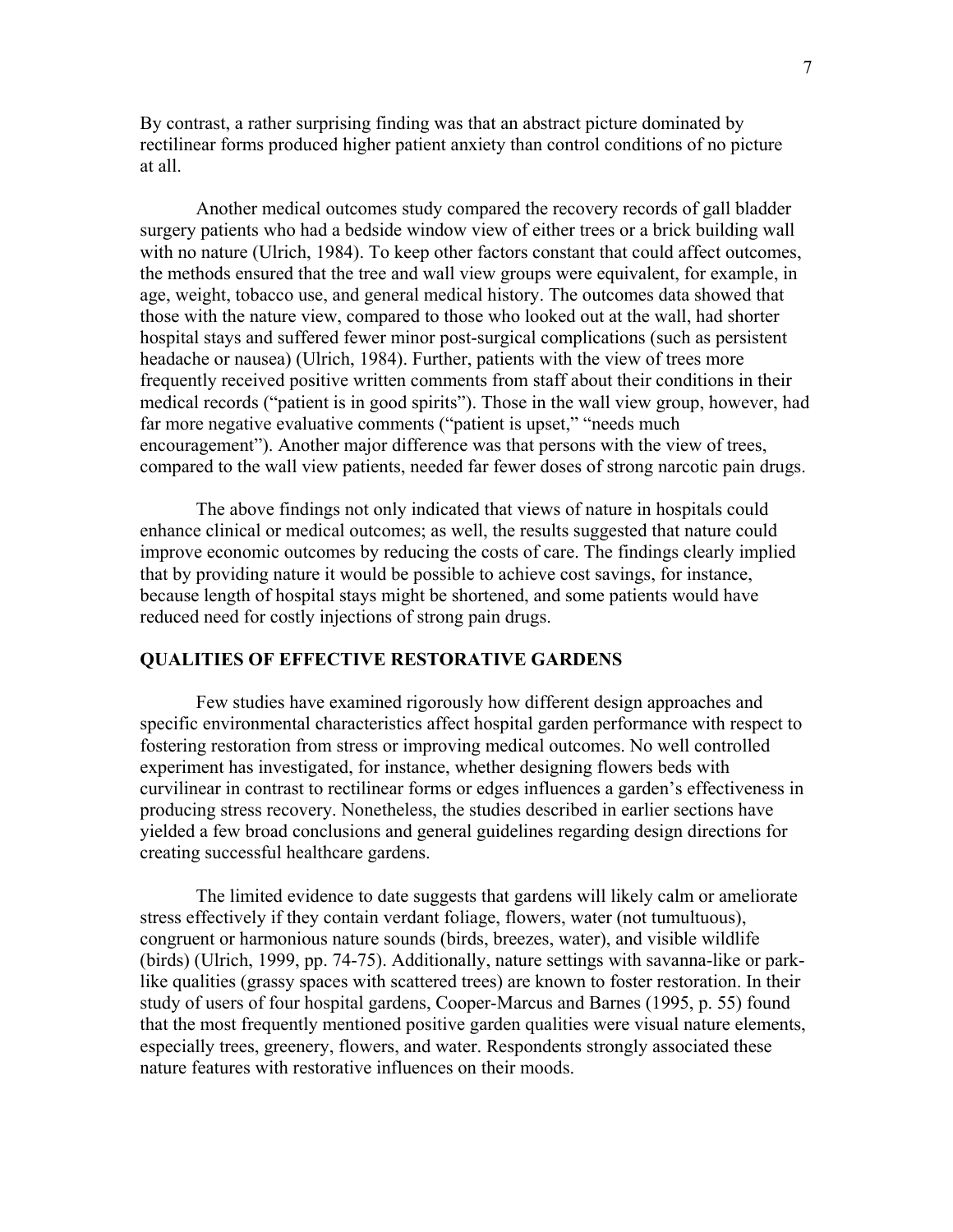By contrast, a characteristic that usually worsens garden effectiveness in reducing stress is predominance of hardscape (concrete, for example) or other starkly built content (Ulrich, 1999). Whitehouse and her associates (2001) found that users of a children's hospital garden disliked and avoided areas having a high percentage of concrete ground surface and/or starkly built features. Persons interviewed in this study consistently recommended that the garden should have "more greenery and flowers" and less concrete (Whitehouse et al., 2001). Based on this evidence the administration of the hospital directed that the garden be reconstructed to include many more plants and less hardscape, in order to become more effective in promoting restoration.

In addition to predominance of hardscape rather than vegetation, other garden qualities that can hamper recovery or even aggravate stress include: cigarette smoke; intrusive, incongruent urban or machine sounds (traffic, for example); crowding; perceived insecurity or risk; prominent litter; and abstract, ambiguous sculpture or other built features that can be interpreted in multiple ways (Ulrich, 1999). Regarding abstraction and ambiguity, there is mounting evidence that designers of hospital gardens should exercise considerable caution before including abstract art works or ambiguous design features. It appears that acutely stressed patients may be vulnerable to having stressful rather than positive reactions to ambiguous art or design (Ulrich, 1991). Current evidence suggests that the safest, most consistently effective general strategy for designers of hospital gardens is simply to feature the restorative, unambiguously positive qualities of greenery, flowers, and most other nature content (Ulrich, 1999).

A documented example of adverse patient reactions to ambiguous features occurred when a major university hospital installed a large-scale series of sculptures and other artworks to form a "bird garden" in a rooftop space overlooked on all sides by rooms for cancer patients (Ulrich, 1999). Although called a "garden," the space actually contained no greenery, flowers, or other nature. Soon after this sculpture garden was installed, administrators and physicians began to receive many anecdotal reports of strong negative reactions by patients. Accordingly, a questionnaire study was conducted of patient reactions to the artwork (Hefferman et al., 1995). The study showed that more than 20% of the cancer patients reported having a negative emotional or psychological reaction to the "garden." Several patients had strongly negative responses, interpreting some rectilinear metal bird sculptures, for instance, as frightening predatory animals (Ulrich, 1999). The administration and medical staff decided that the rate and intensity of negative effects on patient outcomes was too high, so the art installation was removed for medical reasons (Ulrich, 1999).

#### **SUMMARY**

Findings from several studies have converged in indicating that simply viewing certain types of nature and garden scenes significantly ameliorates stress within only five minutes or less. Further, a limited amount of research has found that viewing nature for longer periods not only helps to calm patients, but can also foster improvement in clinical outcomes -- such as reducing pain medication intake and shortening hospital stays.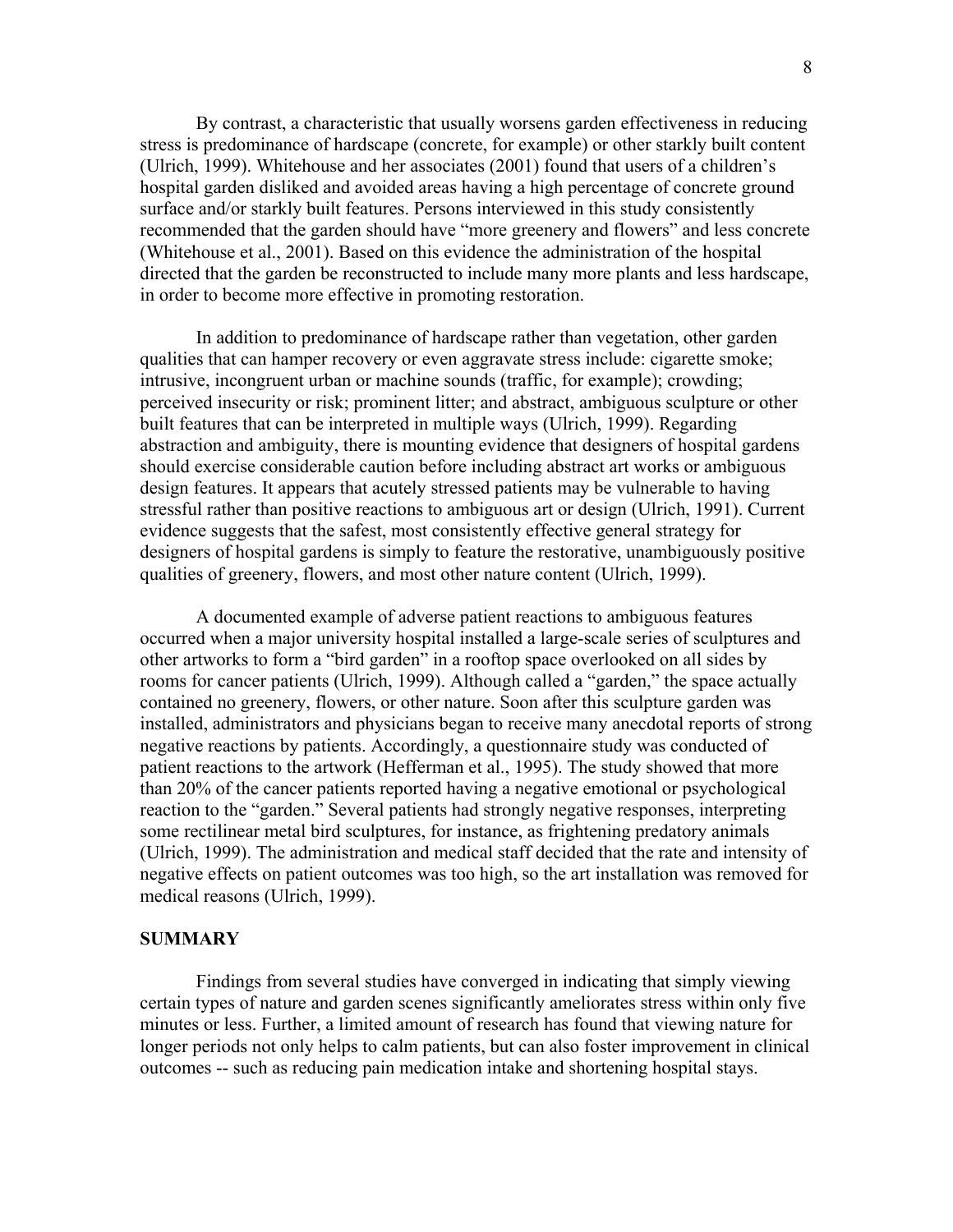Well-designed hospital gardens not only provide restorative and pleasant nature views, but also can reduce stress and improve clinical outcomes through other mechanisms such as increasing access to social support, and providing opportunities for positive escape from stressful clinical settings.

As well, evidence from studies of a number of hospitals strongly suggests that gardens and other nature helps to heighten patient and family *satisfaction* with the healthcare provider and the overall quality of care. Research has begun to appear suggesting that hospital gardens also increase staff satisfaction with the workplace, and can be advantageous in hiring and retaining qualified personnel. The potential for hospital gardens to improve medical outcomes, satisfaction, and economic outcomes is notably increasing the attention and priority accorded to gardens, as administrators and providers everywhere face strong pressures to increase quality, become more consumer/patient oriented, control costs, and in some locations establish a positive market identify in the face of strong competition from other providers.

# **REFERENCES**

- Cooper-Marcus, C. and M. Barnes (1995). *Gardens in Healthcare Facilities: Uses, Therapeutic Benefits, and Design Recommendations.* Martinez, CA: The Center for Health Design.
- Cooper-Marcus, C. and M. Barnes (1999). *Healing Gardens: Therapeutic Benefits and Design Recommendations.* New York: John Wiley.
- Gierlach-Spriggs, N. Kaufman, R. E., and S. B. Warner, Jr. (1998). *Restorative Garden: The Healing Landscape.* New Haven: Yale University Press.
- Hefferman, M. L., Morstatt, M., Saltzman, K., and L. Strunc (1995). A Room with a View Art Survey: The Bird Garden at Duke University Hospital. Unpublished research report, Cultural Services Program and Management Fellows Program, Duke University Medical Center, Durham, NC.
- Hartig, T. (1991). *Testing restorative environments theory.* Unpublished doctoral dissertation, Program in Social Ecology, University of California, Irvine.
- Heerwagen, J. (1990). The psychological aspects of windows and window design. In K. H. Anthony, J. Choi, and B. Orland (Eds.), *Proceedings of 21st annual conference of the Environmental Design Research Association*. Oklahoma City: EDRA, 269-280.
- Horsburgh, C. R. (1995). Healing by design. *New England Journal of Medicine,* 333: 735-740.
- Nakamura, R. and E. Fujii (1990). Studies of the characteristics of the electroencephalogram when observing potted plants: *Pelargonium hortorum* "Sprinter Red" and *Begonia evansiana*. *Technical Bulletin of the Faculty of Horticulture of Chiba University,* 43: 177-183. (In Japanese with English summary)
- Nakamura, R. and E. Fujii (1992). A comparative study of the characteristics of the electroencephalogram when observing a hedge and a concrete block fence. *Journal of the Japanese Institute of Landscape Architects,* 55: 139-144. (In Japanese with English summary.)
- Nightingale, F. (1860) (1996). *Notes on Nursing (Revised with Additions).* London: Ballière Tindall.